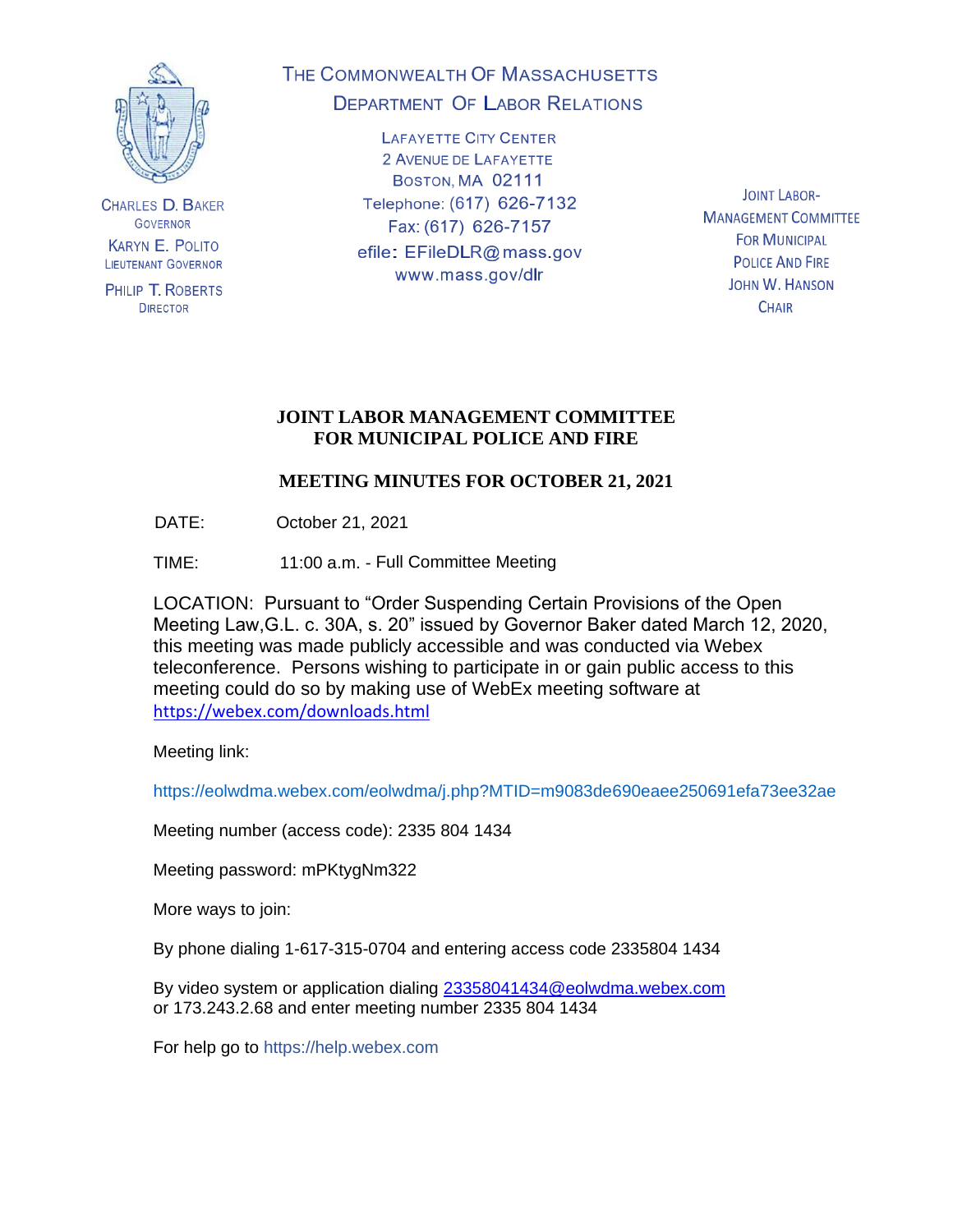**Committee Members Present:** Chairman Hanson; Police**:** Perreira; Management: Goldsmith.

**Alternates Present:** Fire: Keene, Cross, Young; Police: T.Reddy, Kenneally; Management: Williams, Bain.

**Staff Present:** Cummings**,** Driscoll**,** Hubley, Morgado.

**Others Present:** Dave Koffman (MMA)

#### **OPEN SESSION**

Chairman Hanson called the meeting to order at 11:04 A.M.

The meeting was recorded by Chairman Hanson.

- o *Administrative updates:*
	- $\circ$  Vote to accept the full Committee meeting minutes from October 7, 2021.

**Motion by Cross, seconded by Goldsmith: to accept the minutes from the Committee meeting on October 7, 2021.**

**The Motion passed unanimously.**

*Review and Act on the following Petition, Jurisdiction and Awaiting Funding List (AFL) Cases*

| 1. JLM-21-8773 | Norwood Fire | JOEH, DJM | Vote on Jurisdiction |
|----------------|--------------|-----------|----------------------|
|                |              |           |                      |

Mr. Morgado briefed the Committee.

**Motion by Cross, seconded by Goldsmith: to take jurisdiction in the case of the Norwood Firefighters Association, Local 1631, and the Town of Norwood, JLM-21- 8773.**

**The Motion passed unanimously.**

**Motion by Andrews, seconded by Yanakakis: to assign the following Committee members to the case of Norwood Firefighters Association, Local 1631, and the Town of Norwood, JLM-21-8773: Cross for Fire and Ansaldi for Management or substitutes as so designated and approved by the Fire and Management Chairs respectively.**

**The Motion passed unanimously.**

2. JLM-21-8775 Littleton Fire JOEH,DJM Vote on Jurisdiction

Mr. Morgado and Mr. Hubley briefed the Committee.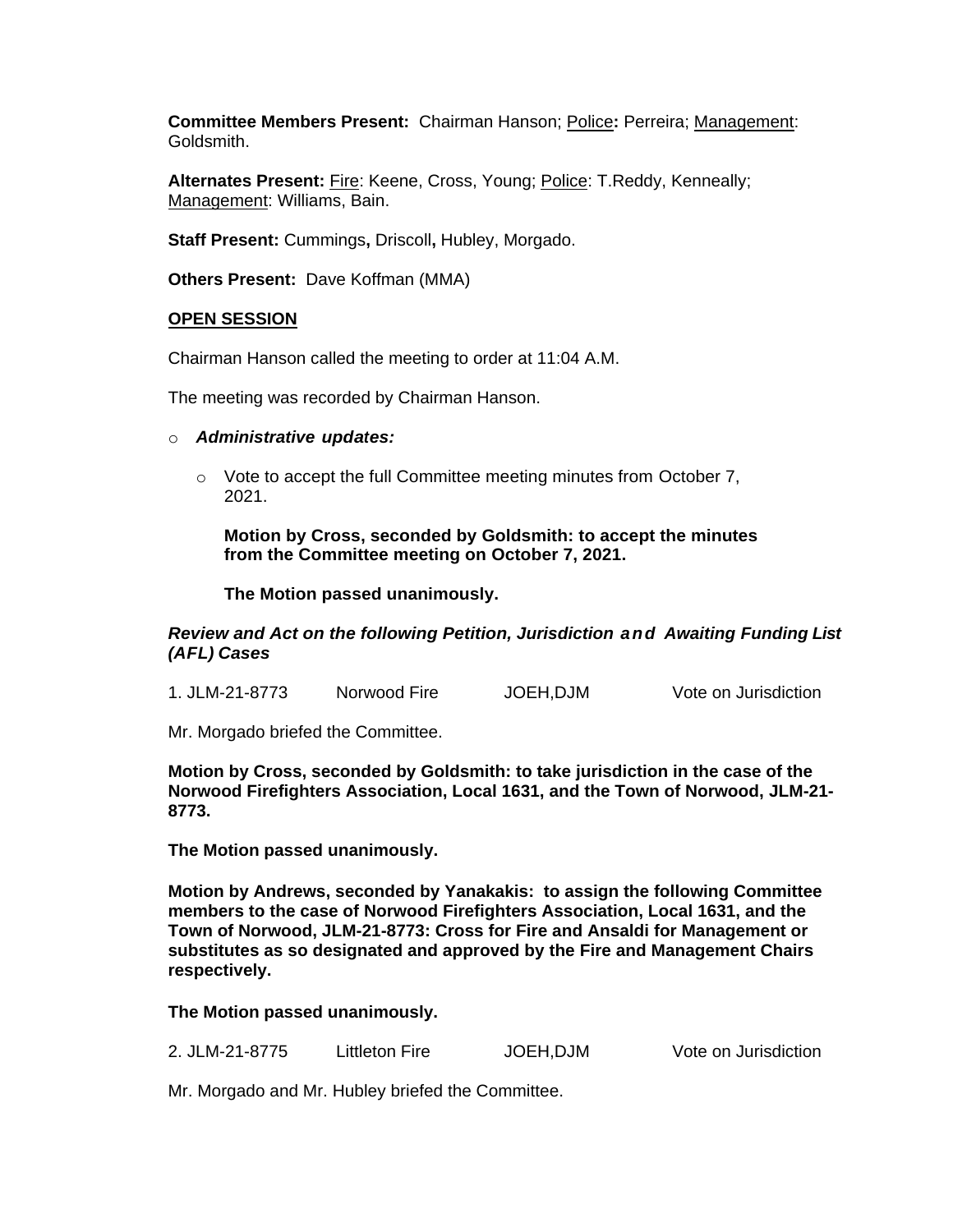**Motion by Cross, seconded by Goldsmith: to take jurisdiction in the case of the Littleton Firefighters, Local 4599 IAFF and the Town of Littleton, JLM-21-8775.**

**The Motion passed unanimously.**

**Motion by Cross, seconded by Goldsmith: to assign the following Committee members to the case of Littleton Firefighters, Local 4599 IAFF and the Town of Littleton, JLM-21-8775: Keene for Fire and Aicardi for Management or substitutes as so designated and approved by the Fire and Management Chairs respectively.**

**The Motion passed unanimously.**

3. JLM-21-8797 Falmouth Fire JOEH,GD Vote on Jurisdiction

Mr. Hubley briefed the Committee.

**Motion by Cross, seconded by Goldsmith: to take jurisdiction in the case of the Falmouth Firefighters, Local 1397 and the Town of Falmouth, JLM-21-8797.**

**The Motion passed unanimously.**

**Motion by Cross, seconded by Goldsmith: to assign the following Committee members to the case of Falmouth Firefighters, Local 1397 and the Town of Falmouth, JLM-21-8797: Cross for Fire and Frederickson for Management or substitutes as so designated and approved by the Fire and Management Chairs respectively.**

**The Motion passed unanimously.**

4. JLM-21-8810 North Andover Fire JOEH,GD Vote on Jurisdiction

Mr. Driscoll and Mr. Hubley briefed the Committee.

**Motion by Cross, seconded by Goldsmith: to take jurisdiction in the case of the North Andover Firefighters, Local 2035 IAFF and Town of North Andover.** 

**The Motion passed unanimously.**

**Motion by Cross, seconded by Goldsmith: to assign the following Committee members to the case of North Andover Firefighters, Local 2035 IAFF and Town of North Andover: Keene for Fire and Tranfaglia for Management or substitutes as so designated and approved by the Fire and Management Chairs respectively.**

**The Motion passed unanimously.**

5. JLM-21-8830 Hopedale Fire JOEH,GD Vote on Jurisdiction

Mr. Driscoll and Mr. Hubley briefed the Committee.

**Motion by Cross, seconded by Goldsmith: vote to take jurisdiction in the case of the Hopedale Permanent Firefighters, Local 2225 and the Town of Hopedale.**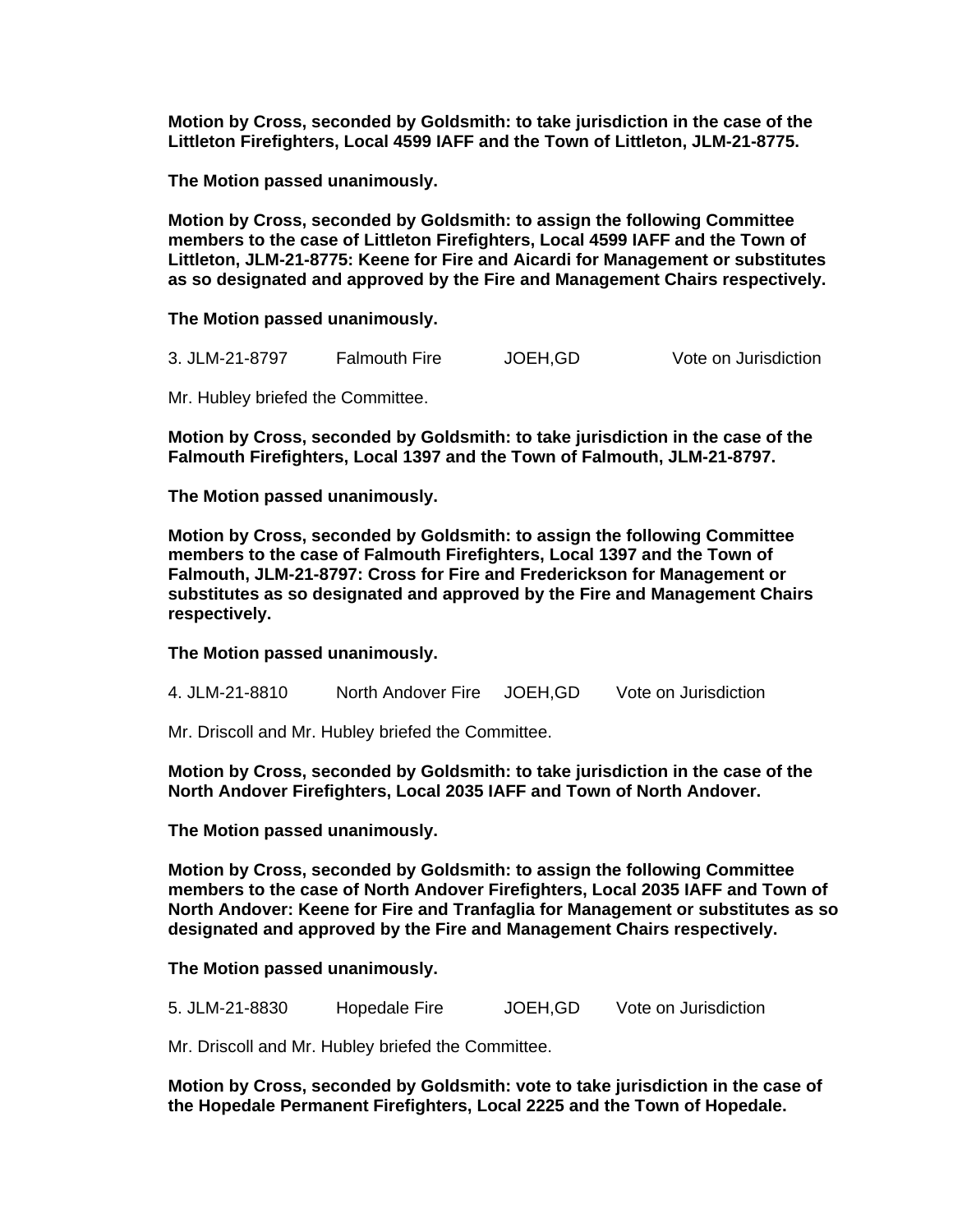**The Motion passed unanimously.**

**Motion by Cross, seconded by Goldsmith: to assign the following Committee members to the case of Hopedale Permanent Firefighters, Local 2225 and the Town of Hopedale: Keene for Fire and Gibson for Management or substitutes as so designated and approved by the Fire and Management Chairs respectively.**

**The Motion passed unanimously.**

6. JLM-21-8588 Sturbridge Police DC,DJM Awaiting Funding

Mr. Morgado briefed the Committee.

**Motion by Goldsmith, seconded by T. Reddy: to remove the case from the Committee's docket as the contract has been funded by the Town.**

#### **The Motion passed unanimously.**

7. JLM-21-8598 Holliston Police JOEH,GD Awaiting Funding

Mr. Driscoll briefed the Committee and reported a tentative agreement.

No action necessary.

| 8. JLM-21-8649 | Amherst Fire | JOEH, DJM Vote to 3(a) Hearing |
|----------------|--------------|--------------------------------|
|                |              |                                |

Mr. Morgado briefed the Committee.

**Motion by Cross, seconded by Goldsmith: to find that in the matter of Amherst Firefighters IAFF and the Town of Amherst, JLM-21-8649, the issues have remained unresolved for an unreasonable period of time resulting in the apparent exhaustion of the process of collective bargaining, and that the Committee vote to hold a hearing pursuant to Section 1, subsection 3(a), as set forth in Chapter 589 of the Acts of 1987, with the panel members consisting of Cross (Labor) and Johnson (Management), or other Committee members and/or senior staff that may be substituted as necessary by the respective Labor and/or Management Chairs pursuant to the rules, policies, and procedures of the Committee, and any other applicable provisions of law, with said panel being chaired by John Hanson.**

**The Motion passed unanimously.**

9. JLM-21-8437 Wilbraham Police DC,GD Funded/Remove

Mr. Cummings briefed the Committee.

**Motion by Perreira, seconded by Goldsmith: to remove the case from the Committee's docket as the contract has been funded by the Town.**

*Other Business*